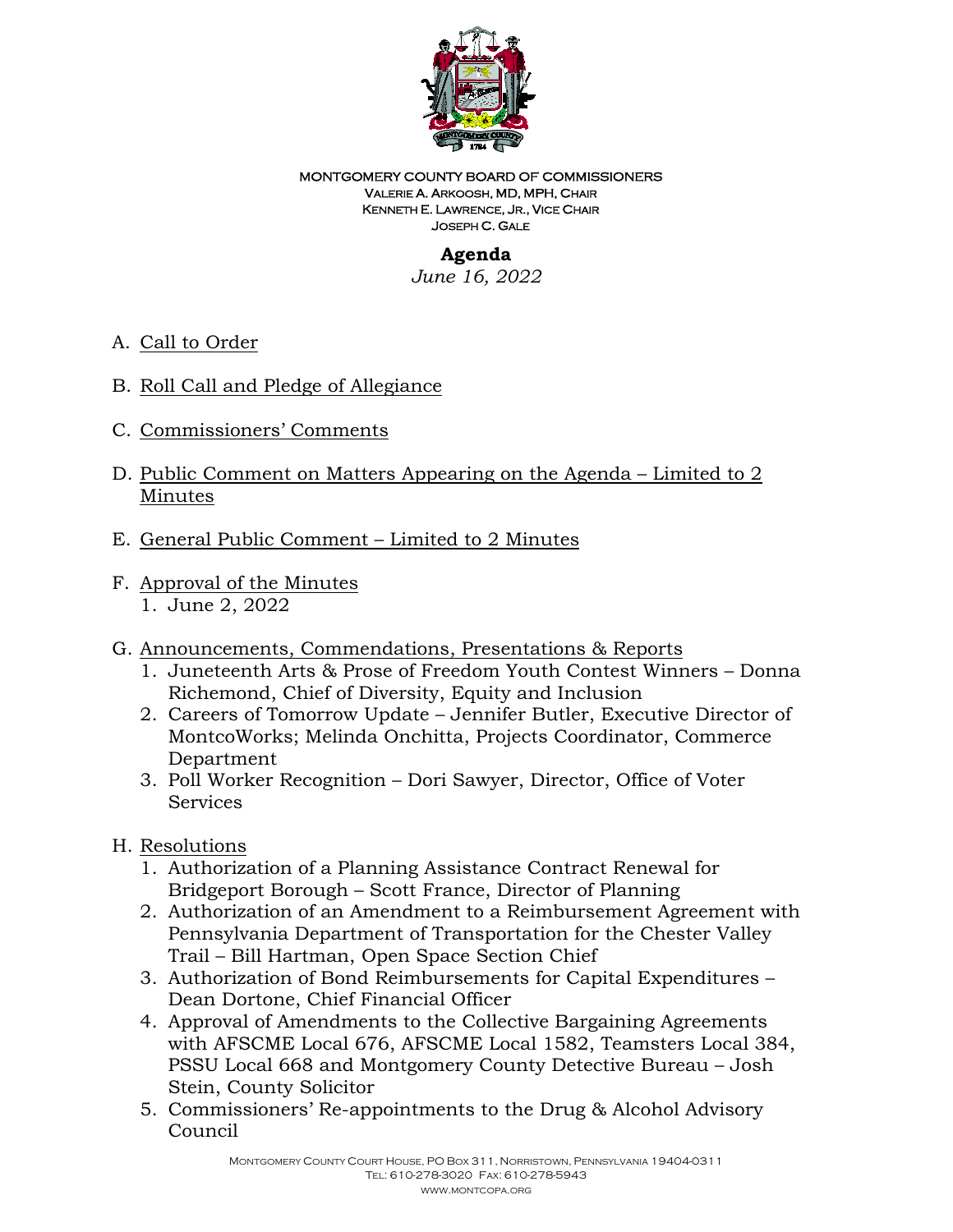- 6. Commissioners' Appointment to the Montgomery County Workforce Board
- I. Personnel
	- 1. June 16, 2022 Personnel List Donna Pardieu, Director of Human Resources
- J. Advertisement of Bids and RFP's
	- 1. Bid on behalf of Assets & Infrastructure for Portable Toilet Rentals
	- 2. Bid on behalf of Assets & Infrastructure for a Bridge Replacement
	- 3. RFP on behalf of Assets & Infrastructure for Engineering Services
	- 4. RFP on behalf of Health & Human Services for a Comprehensive Testing Provider
	- 5. RFP on behalf of Health & Human Services for a Food Resources Program
		- $\triangleright$  All RFPs & Bids are available on the County's Purchasing website: [www.montcopa.org/Purchasing](file://mcfs01/commishshare/Transition/Board%20Meetings%202021/11.4.21/www.montcopa.org/Purchasing)
- K. Awards of Contract Montgomery County
	- 1. Contract Award: Assets & Infrastructure Construction Inspection Services – McMahon Associates Incorporated of Fort Washington, PA - \$176,235.66
	- 2. Contract Award: Health & Human Services Advertising Campaign National Cinemedia LLC of Centennial, CO - \$37,400.00
	- 3. Contract Award: Health & Human Services Adult Day Care Services - \$450,000.00 – Multiple Providers
	- 4. Contract Award: Health & Human Services Outreach Services \$420,000.00 – Multiple Providers
	- 5. Contract Award: Health & Human Services Training Recovery Innovations Incorporated dba RI International of Phoenix, AZ - \$202,800.00
	- 6. Contract Award: Health & Human Services Support Services The Council of Southeast Pennsylvania of Doylestown, PA - \$630,000.00
	- 7. Contract Award: Human Resources Commercial Lines of Insurance KMRD Partners, Incorporated of Warrington, PA - \$1,546,433.00
	- 8. Contract Award: Information & Technology Solutions Software Licenses – SHI International Corporation of Somerset, NJ - \$75,081.22
	- 9. Contract Award: Information & Technology Solutions Video Conferencing Service – Zoom Video Communications Incorporated of San Jose, CA - \$85,585.50
	- 10. Contract Award: Information & Technology Solutions Equipment SHI International Corporation of Somerset, NJ - \$27,936.36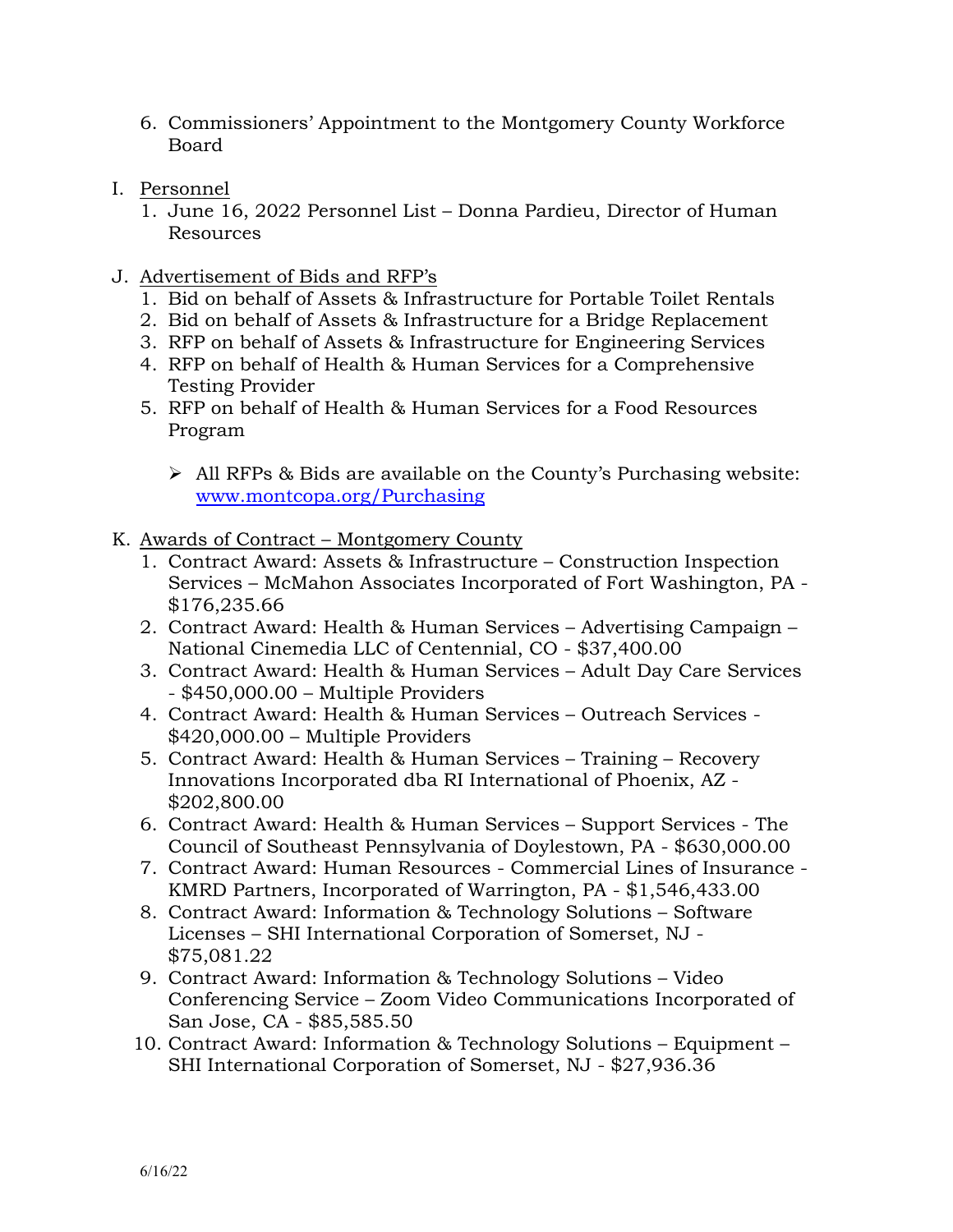- 11. Contract Award: Public Safety Warehouse Shelving H&K Equipment, Incorporated of Coraopolis, PA - \$123,349.70
- 12. Contract Award: Public Safety System Upgrade Carousel Industries of North America of Exeter, RI - \$37,163.00
- 13. Contract Award: Purchasing Liquid Fuel Riggins, Incorporated of Vineland, NJ - \$800,000.00
- 14. Contract Renewal: Assisted Living Humangood Pennsylvania (formerly Philadelphia Presbytery Home) of Lafayette Hill, PA - \$48,720.00
- 15. Contract Renewal: Solicitor Legal Services Multiple Providers Asneeded
- 16. Contract Amendment: Assets & Infrastructure Services John Milner Architects, Incorporated of Chadds Ford, PA - No-Cost
- 17. Contract Amendment: Planning Commission Boles Smyth Associates Incorporated of Philadelphia, PA - \$55,262.02
- 18. Contract Amendment: Planning Commission Engineering Alfred Benesch & Company of Allentown, PA - \$13,550.00
- 19. Contract Amendment: Public Safety Rescue Training Props Nyce Construction Services Incorporated of Sellersville, PA - \$147,786.25
- 20. Contract Amendment: Public Safety Roof Replacement Munn Roofing Corporation of Hatfield, PA - \$1,301.00
- 21. (1) Contract, (1) Contract Renewals and (26) Amendments for Health and Human Services
	- $\triangleright$  Providers and Services are listed at the end of the agenda and the back of the room
- L. Awards of Contract Emergency Procurement Hurricane Ida
	- 1. Contract Award: Assets & Infrastructure Tank Removal Service JnJ Environmental of Fairview Village, PA - \$43,934.00
- M. Awards of Contract Emergency Procurement
	- 1. Contract Award: Information & Technology Solutions Consultant RSM US LLP of Davenport, IA - \$48,000.00
	- 2. Contract Award: Information & Technology Solutions Staffing Services – Eastern Business Software Incorporated of Broomall, PA - \$52,000.00
	- 3. Contract Award: Public Safety HVAC Replacement Bergey's Electric Incorporated of Hatfield, PA - \$62,165.00
- N. Awards of Contract Assets & Infrastructure Major Construction Projects
	- 1. Contract Award: Security System Update Integrated Security Systems of Harleysville, PA - \$29,138.00
	- 2. Contract Amendment: Assets & Infrastructure Engineering Gannett Fleming, Incorporated of Camp Hill, PA - \$10,600.00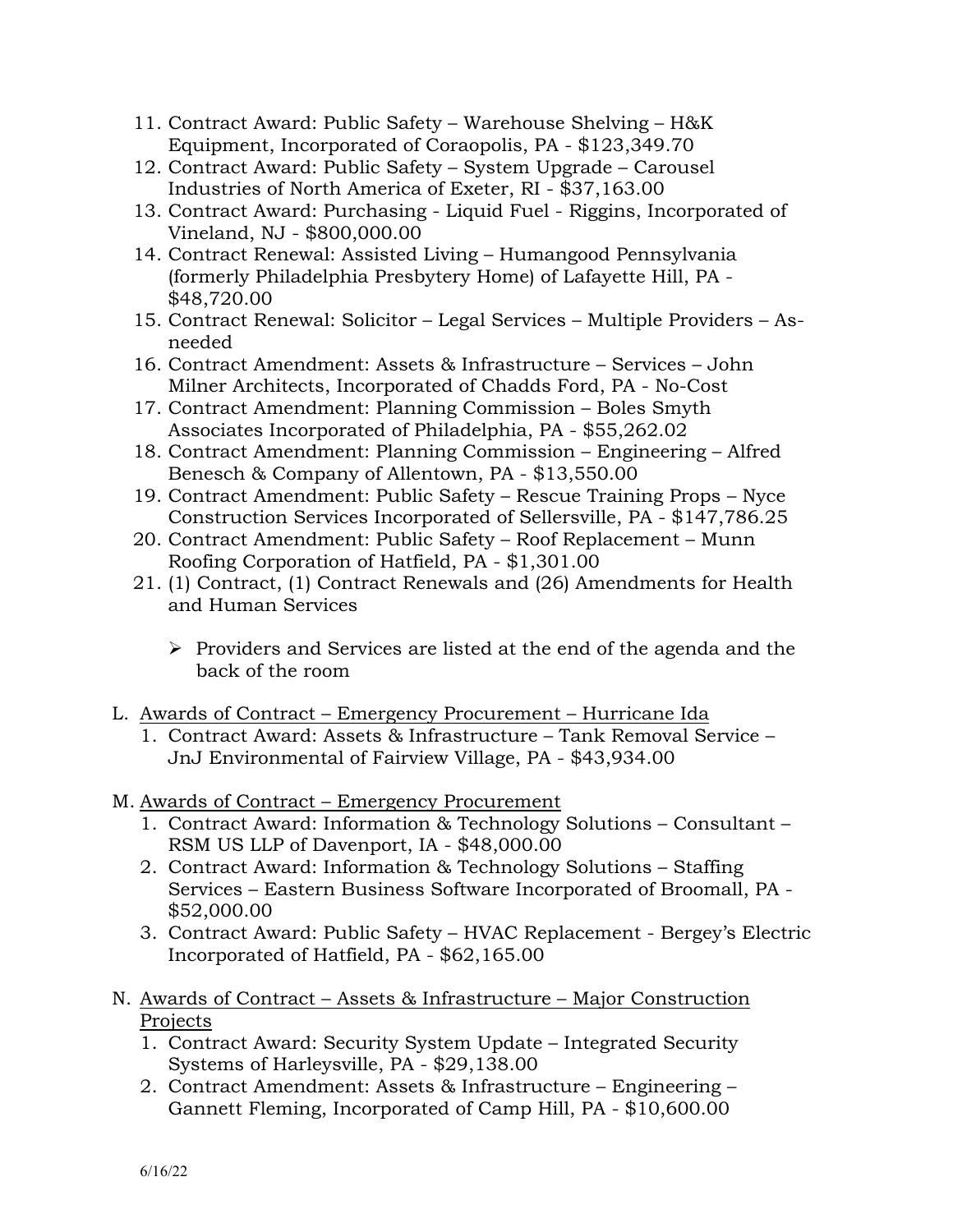- O. Awards of Contract Southeast PA Regional Task Force
	- 1. Contract Award: Software SkopeNow Incorporated of New York, NY \$25,500.00
	- 2. Contract Renewal: Software Licenses Dataminr Incorporated of New York, NY - \$44,000.00
- P. Closing Commissioners' Comments
- Q. Upcoming Meeting Dates 1. Board of Commissioners' Meeting – July 7, 2022
- R. Adjournment
- S. Salary Board
	- 1. Public Comment on Salary Board Limited to 2 Minutes
	- 2. Salary Board List
	- 3. Retiree Acknowledgement
- T. Adjournment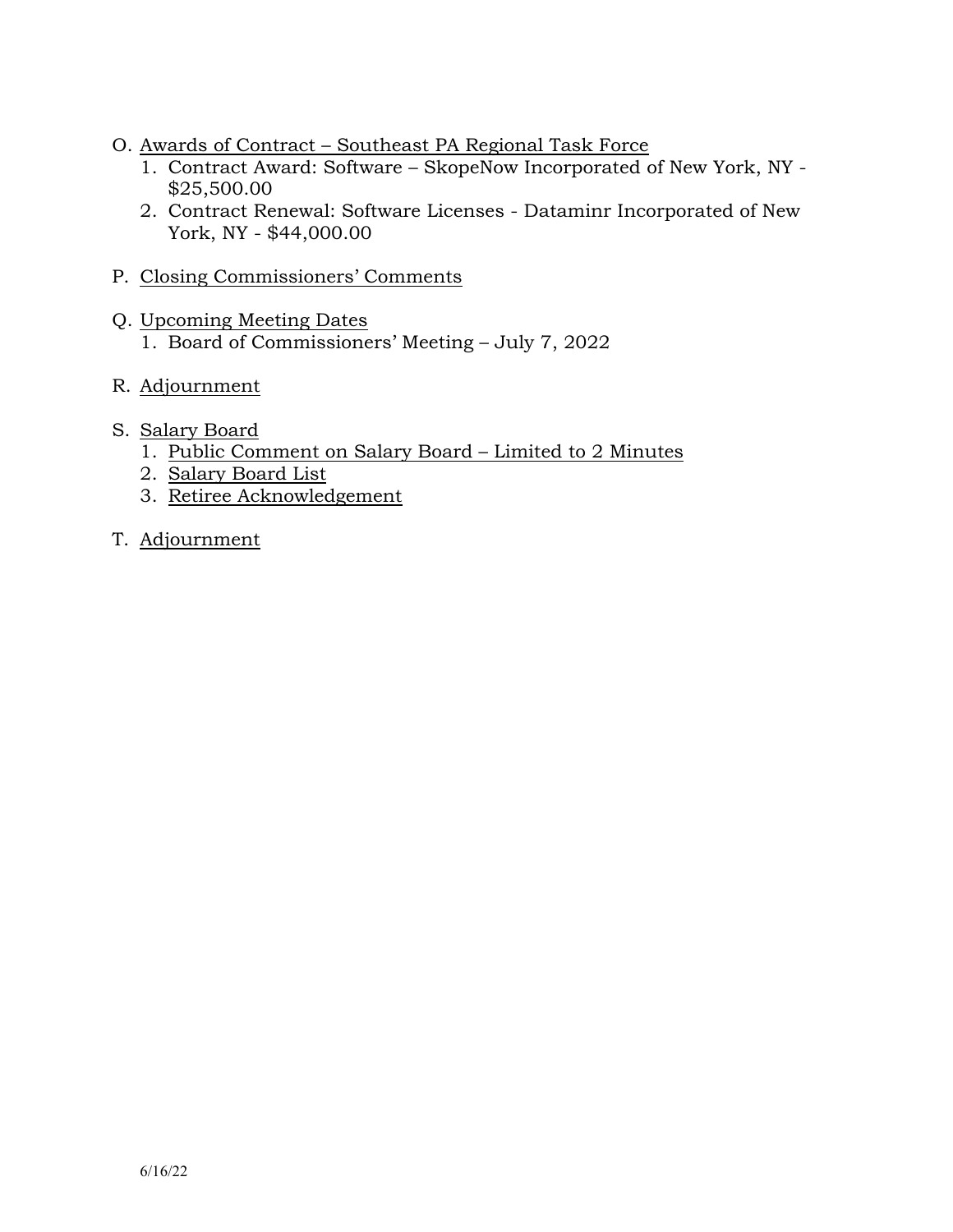# **Offices of Health and Human Services**

## **Office of Behavioral Health & Developmental Disabilities**

| <b>Contract Amendment</b><br><b>Office of Mental Health</b><br>2021/2022<br>Budget No. 101-609-6581 | <b>Prior Contract</b><br><b>Amount</b> | Decreased/<br><b>Increased</b><br><b>Amount</b> | <b>Revised</b><br><b>Contract</b><br><b>Amount</b> | <b>Prior</b><br><b>Resolution</b> |
|-----------------------------------------------------------------------------------------------------|----------------------------------------|-------------------------------------------------|----------------------------------------------------|-----------------------------------|
| <b>1260 Housing Development</b>                                                                     |                                        |                                                 |                                                    |                                   |
| Corp., a/k/a Columbus                                                                               |                                        |                                                 |                                                    |                                   |
| <b>Property Management</b>                                                                          | \$<br>580,825                          | \$<br>97,904                                    | \$<br>678,729                                      | 21.C-561                          |
| <b>CareLink Community</b>                                                                           |                                        |                                                 |                                                    |                                   |
| <b>Support Services of PA - MH</b>                                                                  | \$<br>996,465                          | \$<br>307,588                                   | \$<br>1,304,053                                    | 22.C-044                          |
| <b>Central Behavioral Health</b>                                                                    | \$<br>525,500                          | \$<br>13,250                                    | \$<br>538,750                                      | 22.C-212                          |
| <b>Central Behavioral Health -</b>                                                                  |                                        |                                                 |                                                    |                                   |
| Abington - RFP 19-36                                                                                | \$<br>401,000                          | \$<br>18,805                                    | \$<br>419,805                                      | 21.C-561                          |
| <b>Central Behavioral Health -</b>                                                                  |                                        |                                                 |                                                    |                                   |
| Norristown - RFP 19-36                                                                              | \$<br>1,076,474                        | \$<br>266,750                                   | \$<br>1,343,224                                    | 22.C-212                          |
| <b>Child and Family Focus -</b>                                                                     |                                        |                                                 |                                                    |                                   |
| <b>Abington Region</b>                                                                              | \$<br>143,455                          | \$<br>43,840                                    | \$<br>187,295                                      | 22.C-044                          |
| <b>Circle Lodge</b>                                                                                 | \$<br>843,347                          | \$<br>100,000                                   | \$<br>943,347                                      | 22.C-212                          |
| <b>Creative Health Services, Inc.</b>                                                               | \$<br>679,131                          | \$<br>128,250                                   | $\overline{\mathsf{S}}$<br>807,381                 | 21.C-561                          |
| <b>Creative Health Services, Inc.</b>                                                               |                                        |                                                 |                                                    |                                   |
| - RFP 11-54 (LTSR) & 17-58<br>(ELTSR)                                                               | \$4,893,536                            | \$<br>82,000                                    | \$<br>4,975,536                                    | 21.C-561                          |
| <b>Creative Health Services, Inc.</b>                                                               |                                        |                                                 |                                                    |                                   |
| - RFP 19-36 (CBHC) & 20-02                                                                          |                                        |                                                 |                                                    |                                   |
| (SAP)                                                                                               | \$<br>924,336                          | \$<br>359,290                                   | \$<br>1,283,626                                    | 22.C-092                          |
| Hedwig House, Inc. - RFP 20-                                                                        |                                        |                                                 |                                                    |                                   |
| 62                                                                                                  | \$<br>406,037                          | $\zeta$<br>3,248                                | \$<br>409,285                                      | 22.C-144                          |
| Hedwig House, Inc. - TBRA                                                                           | $\overline{\xi}$<br>425,720            | \$<br>1,698                                     | $\overline{\xi}$<br>427,418                        | 21.C-561                          |
| HopeWorx, Inc.                                                                                      | \$<br>691,294                          | \$<br>47,500                                    | \$<br>738,794                                      | 21.C-561                          |
| <b>Meg Perillo Consulting - RFP</b>                                                                 |                                        |                                                 |                                                    |                                   |
| 18-22                                                                                               | \$<br>81,000                           | \$<br>30,444                                    | \$<br>111,444                                      | 21.C-340                          |
| <b>Mental Health Partnerships</b>                                                                   | \$<br>467,464                          | \$<br>50,000                                    | \$<br>517,464                                      | 22.C-017                          |
| <b>Merakey Montgomery</b>                                                                           |                                        |                                                 |                                                    |                                   |
| County                                                                                              | \$<br>983,766                          | \$<br>181,619                                   | \$<br>1,165,385                                    | 22.C-017                          |
| <b>Montgomery County</b>                                                                            |                                        |                                                 |                                                    |                                   |
| <b>Community College</b>                                                                            | 1,100,000<br>\$                        | \$<br>13,000                                    | \$<br>1,113,000                                    | 21.C-421                          |
| <b>Montgomery County</b>                                                                            |                                        |                                                 |                                                    |                                   |
| <b>Emergency Service, Inc.</b>                                                                      | \$<br>2,048,972                        | \$<br>490,144                                   | \$<br>2,539,116                                    | 22.C-183                          |
|                                                                                                     |                                        |                                                 |                                                    |                                   |
|                                                                                                     |                                        |                                                 |                                                    |                                   |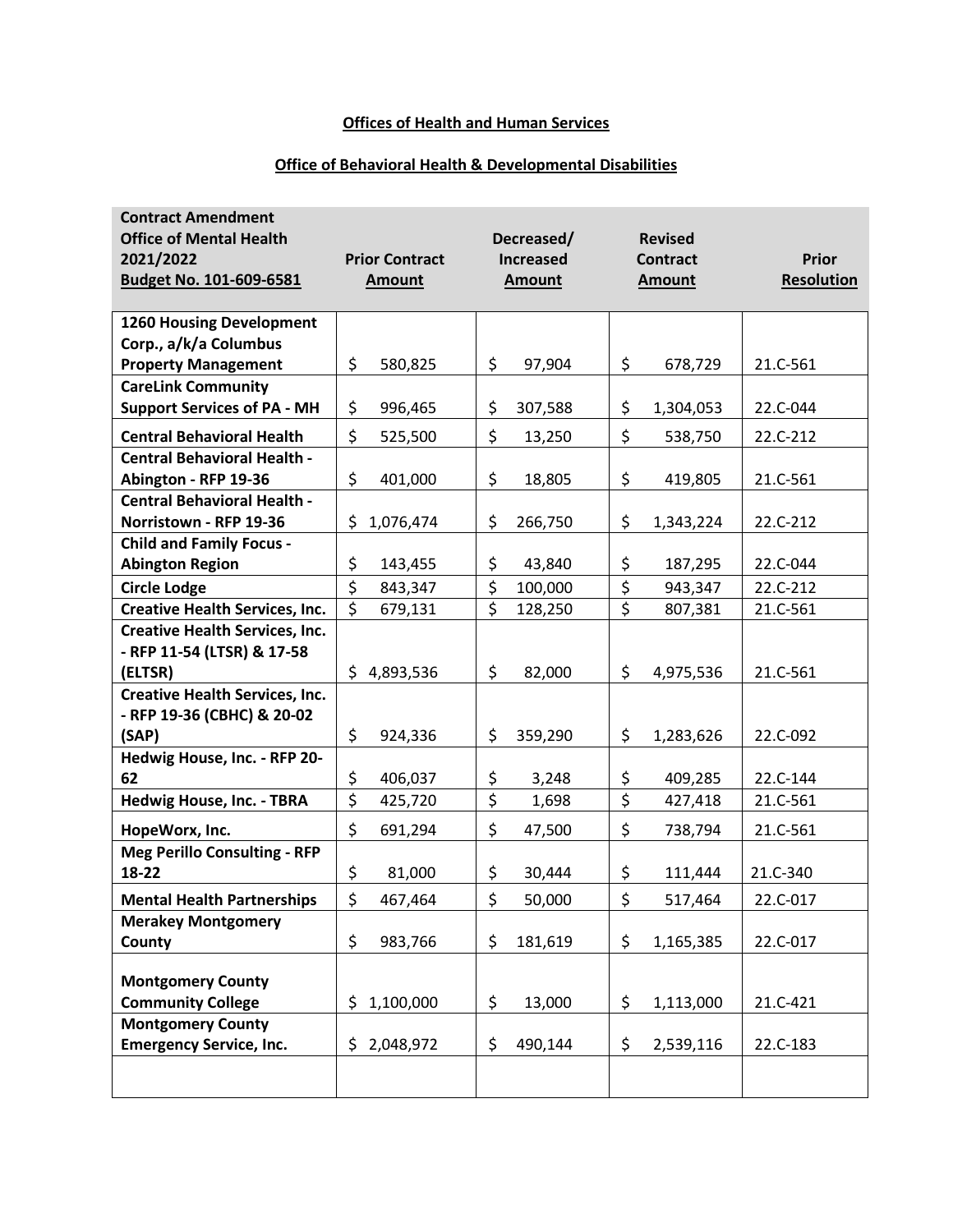| <b>Contract Amendment</b>       |                       |                                |                         |                   |
|---------------------------------|-----------------------|--------------------------------|-------------------------|-------------------|
| <b>Office of Mental Health</b>  |                       | Decreased/                     |                         |                   |
| 2021/2022                       | <b>Prior Contract</b> | <b>Increased</b>               | <b>Revised Contract</b> | <b>Prior</b>      |
| Budget No. 101-609-6581         | <b>Amount</b>         | <b>Amount</b><br><b>Amount</b> |                         | <b>Resolution</b> |
|                                 |                       |                                |                         |                   |
| <b>NAMI PA, Montgomery</b>      |                       |                                |                         |                   |
| County                          | \$<br>200,000         | \$<br>58,800                   | \$<br>258,800           | 22.C-017          |
| Penn Foundation, Inc. d/b/a     |                       |                                |                         |                   |
| St. Luke's Penn foundation -    |                       |                                |                         |                   |
| <b>RFP 19-36</b>                | \$<br>200,198         | \$<br>72,633                   | \$<br>272,831           | 22.C-044          |
| <b>Resources for Human</b>      |                       |                                |                         |                   |
| Development, Inc.               | 6,521,589<br>S.       | \$<br>674,461                  | \$<br>7,196,050         | 22.C-070          |
| Salisbury Behavioral Health,    |                       |                                |                         |                   |
| Inc. (and PAHrtners Deaf        |                       |                                |                         |                   |
| Services)                       | 2,797,179<br>S.       | \$<br>194,600                  | \$<br>2,991,779         | 22.C-070          |
| <b>Upper Moreland Youth and</b> |                       |                                |                         |                   |
| Drug Council Inc. a/k/a         |                       |                                |                         |                   |
| <b>Aldersgate Youth Service</b> |                       |                                |                         |                   |
| <b>Bureau</b>                   | \$<br>214,600         | \$<br>33,508                   | \$<br>248,108           | 22.C-092          |

### **Office of Children and Youth**

#### **NEW CONTRACT**

2021-2022 & 2022-2023

# **Provider Name**<br>Hoffman Home

| Hoffman Homes, Inc.                |           |
|------------------------------------|-----------|
| <b>Transitional Living Program</b> | 338030 JL |
| Shelter Program                    | 331910 B  |
| Psychiatric Residential            |           |
| <b>Treatment Facility (PTRF)</b>   | 309530-M  |

#### **CONTRACT AMENDMEN**T

2021-2022

### Provider Name **The Salvation Army FY 21/22**

TBRI – In-Home Services (Virtual-Remote) \$100.00/Hour

#### **CONTRACT AMENDMENT**

2021-2022 & 2022-2023

# Provider Name

Foster Family Care 110770 CC \$60.12/Day per Child Specialized Behavioral Health (SBH) Foster Care 110770 CJ \$121.91/Day per Child

**Hoffman Homes, Inc** FY 21/22 & 22/23 Transitional Living Program 338030 JU \$700.00/Day per Child A \$400.00/Day per Child

\$400.00/Day per Child

**A Second Chance** FY 21/22 & 22/23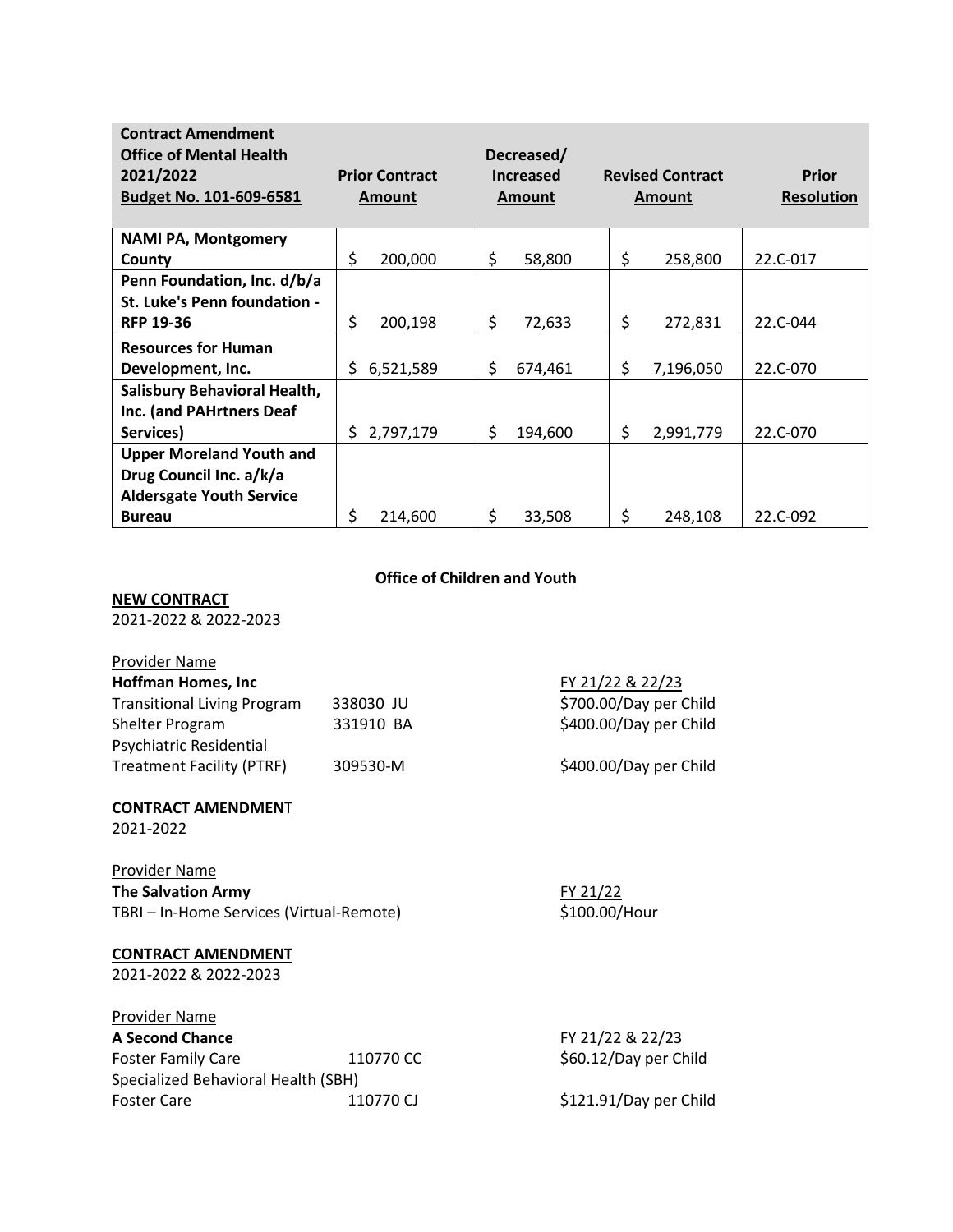| <b>Child Advocacy Center of Montgomery County</b> |  |  |  |
|---------------------------------------------------|--|--|--|
|---------------------------------------------------|--|--|--|

**d.b.a Mission Kids FY 21/22 & 22/23** Training for OCY Caseworkers/Supervisors \$300.00/per Occurrence Clinical Appointment – Self-Care Appointment with Therapist  $$145.00/per$  Hour Clinical Appointment – Self-Care Appointment with Therapist/ Resiliency Center **1992** Center **1993** Center **\$200.00/per Hour** 

## **Contract Renewal**

Infomatrix Corp. of Lemoyne, PA  $$437,237.00$ 

- Contract provides the ACYS Child Welfare Case Management Program for the Office of Children & Youth
- Contract is in conjunction with Bucks, Lehigh and Lackawanna Counties for the term of 7/1/2022 through 6/30/2023
- Funding: Majority funded by State Funding (Approx. 67%)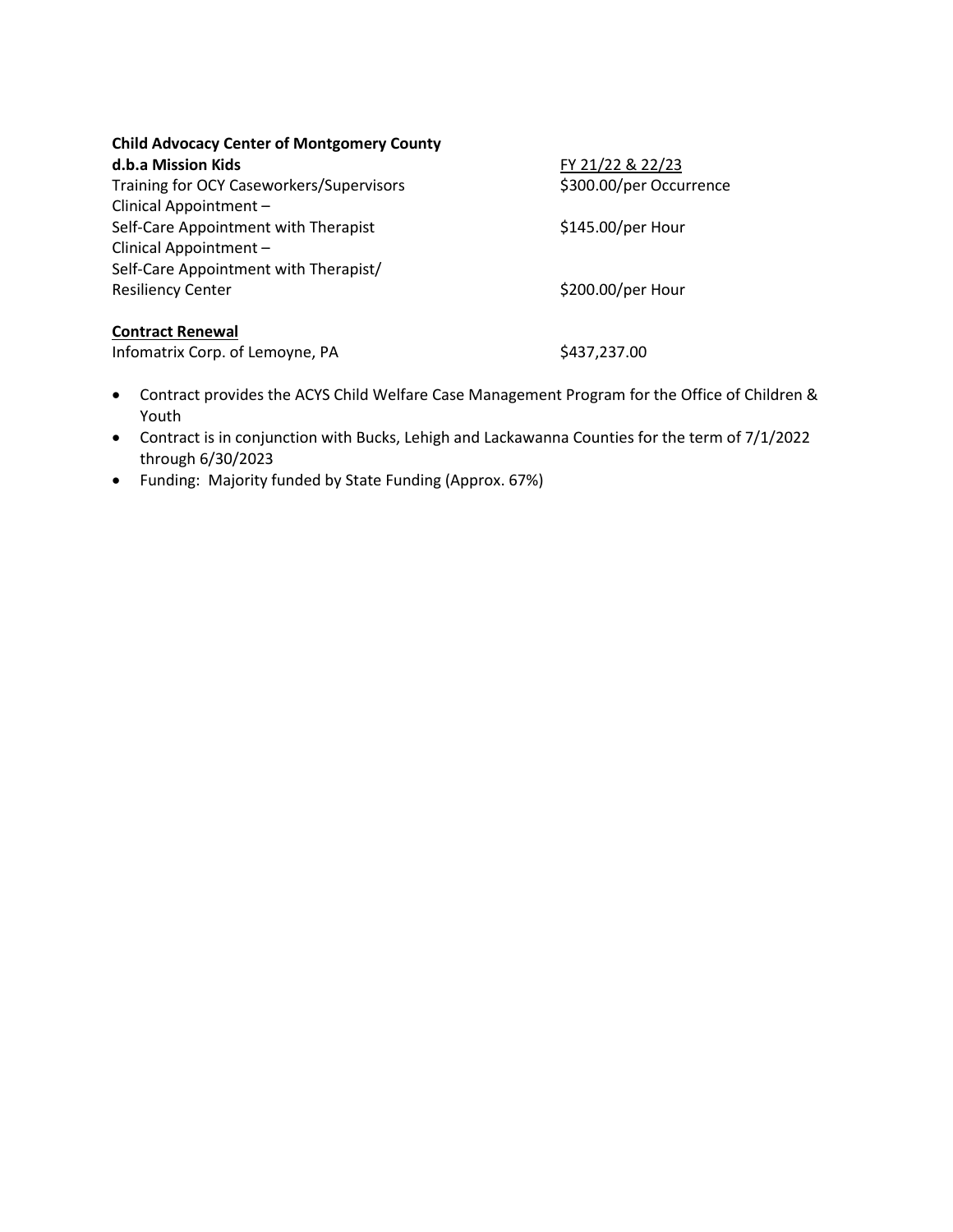## RFP 22-29 – Contract Award: Adult Day Care Services List of Awarded Providers

- Arubu Incorporated DBA SarahCare of Jenkintown, PA
- > BLN LLC DBA 2nd Home Adult Day Care Services of Abington, PA
- Bon Homie, Ltd. of Limerick, PA
- > Circle of Friends ADHC of Philadelphia, PA
- Lansdale Hospital Corporation DBA Abington Health Adult Day Care Services – Lansdale of Lansdale, PA
- Northeast Adult Day Care Incorporated of Philadelphia, PA
- Penn Asian Senior Services of Philadelphia, PA
- > Senior Care Centers of Pennsylvania, Inc. DBA Active Day of Trevose, PA – Corporate Office
- $\triangleright$  Sites:
- Active Day of Chestnut Hill of Wyndmoor, PA
- > Active Day of Exton of Exton, PA
- > Active Day of Horsham of Horsham, PA
- $\triangleright$  Active Day of Warminster of Warminster, PA
- Albert Senior Day Center LLC of Elkins Park, PA
- Grace Adult Day Health Care Incorporated of Philadelphia, PA
- Montgomery Adult Daily Living Center Incorporated of Lansdale, PA